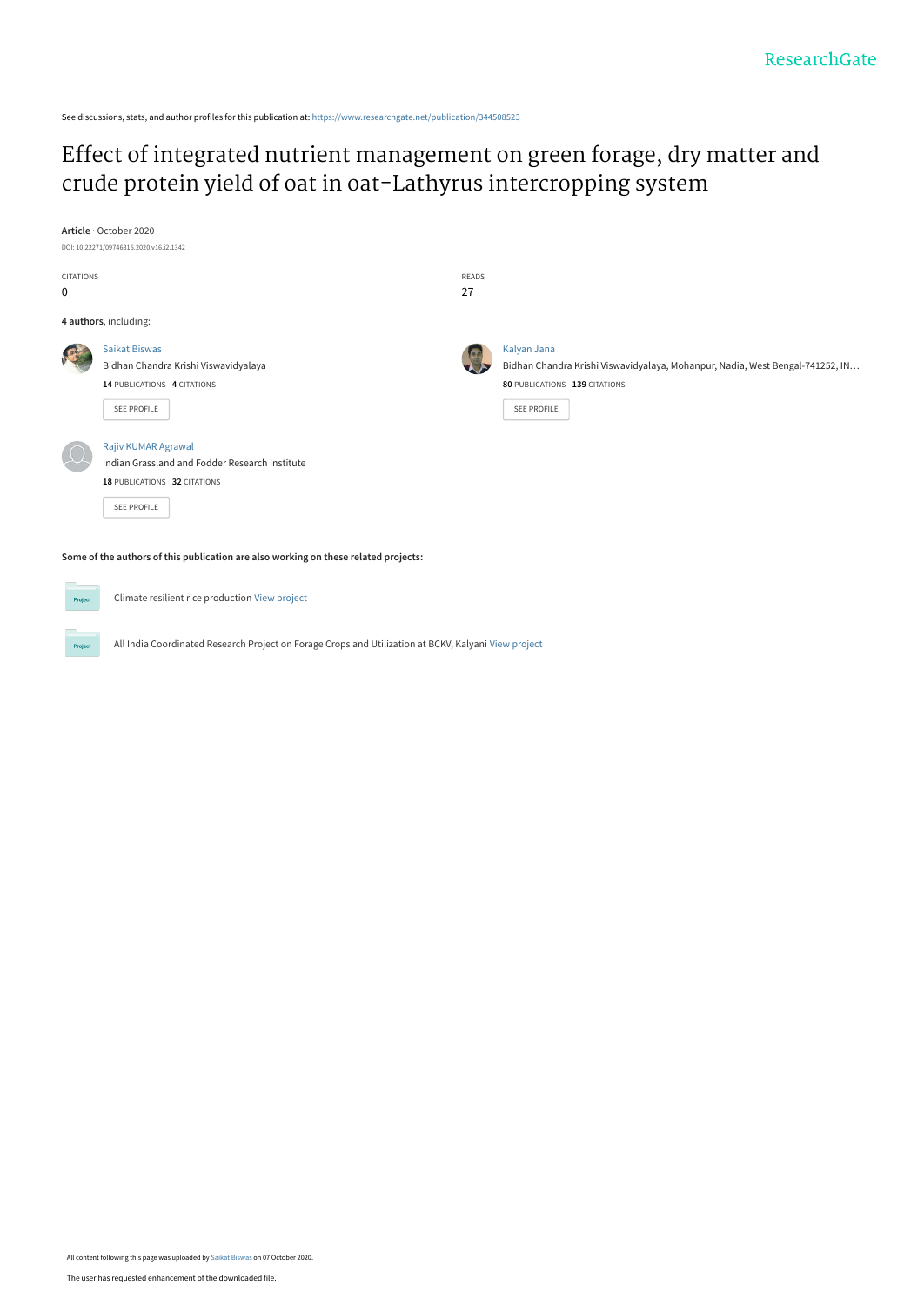

## **Effect of integrated nutrient management on green forage, dry matter and crude protein yield of oat in oat-***Lathyrus* **intercropping system**

**S. BISWAS, K. JANA , 1 R. K. AGRAWAL AND A. M. PUSTE**

*Department of Agronomy, Bidhan Chandra Krishi Viswavidyalaya Mohanpur-741252, Nadia, West Bengal 1 ICAR-Indian Grassland and Fodder Research Institute Division of Crop Production, Jhansi-284003, Uttar Pradesh*

*Received : 31.05.2019 ; Revised : 15.08.2020 ; Accepted : 20.08.2020*

**DOI :** https/doi.org/10.22271/09746315.2020.v16.i2.1342

#### **ABSTRACT**

*A field experiment was carried out at Central Research Farm, Gayeshpur, Bidhan Chandra KrishiViswavidyalaya, Nadia, West Bengal during Rabi season of 2015-16 and 2016-17 to find out the effect of integrated nutrient management on green forage, dry matter and crude protein yield of oat under various oat-lathyrus intercropping system. The experiment was laid out in split* plot design with three (3) replications comprising 3 levels of cropping system (CS<sub>1</sub>- sole oat, CS<sub>2</sub>- intercropping of oat with lathyrus in 3:2 row ratio and  $CS_j$ - intercropping of oat with lathyrus in 3:3 row ratio) in the main plot and 4 levels of nutrient management (N<sub>1</sub> - Full RDF through inorganic source, N<sub>2</sub> - 75% N through urea + rest N through FYM, N<sub>3</sub> - 75% N through urea + rest N through vermicompost and N<sub>4</sub> -75% N through urea + rest N through mustard oilcake) in the sub plot. Pooled *results explored that maximum green forage yield (118.04 q ha-1), dry matter yield (24.69 q ha-1) and crude protein yield (2.67 q ha-1) of oat was obtained when 75% N through urea + rest N through vermicompost was applied. Oat performed best under 3:3 intercropping system due to the benefit of biological nitrogen fixation showing maximum green forage yield (116.09 q ha-1), dry matter yield (25.24 q ha-1) and crude protein yield (2.70 q ha-1). Fodder yield of oat and its quality were found highest in combination of 3:3 intercropping system with 75% N through urea + rest N through vermicompost and thus can be recommended.*

*Keywords*: Crude protein, dry matter, green forage yield, INM, intercropping and Oat

India is blessed with an enormous livestock population and ranks first among all the livestock holding countries with 15% of global livestock population accounting about 512 million (Verma *et al.*, 2016). Livestock productivity, being the backbone of our country, provides energy for agricultural operation, animal protein for the rural communities and generates employment opportunity for them (Raj and Vyakaranahal, 2014). This sector alone or with agriculture can boost up rural economy of the country. However, as compared to our livestock resource, its productivity is very low due to limited fodder production and its supply to meet the demand of our total livestock population. Presently, availability of green fodder is about 400 million tonnes with a deficit of 63.50 per cent and dry fodder supply is around 466 million tonnes as against the demand of 609 million tonnes (Verma *et al.*, 2016). As our population is ever increasing, arable land is mostly devoted for food crops and also due to less attention paid to this sector, production of sufficient quantity of nutritious fodder is limited (Raj and Vyakaranahal, 2014). Another reason for low fodder production is poor fertility status of soil (Iqbal *et al.,* 2009) which is due the consequence of continuous use of inorganic sources of nutrient. Integration of inorganic nutrient sources with organic sources can be the solution

*J. Crop and Weed, 16(2)* 233 *Email: kjanarrs@gmail.com*

here as organic sources like farm yard manure (FYM), poultry manure (PM), green manure and compost *etc*. are environmentally safe and balanced form of nutrients to improvethe soil health (Chang *et al.*, 1991; Brady, 1996; Chung *et al.*, 2000; Keupper and Gegner, 2004).

Oat (*Avena sativa* L*.*) is an important winter growing, high yielding fodder crop, better suited to a variety of soil types, altitude, rainfall and waterlogged conditions compared to most of other cereals (Alemayehu, 1997) and requires bulk of fertilizers N for quality forage production (Singh and Dubey, 2007). Fodder yield of oat in terms of green forage and dry matter as well as the quality is a function of plant height, tiller number, and vegetative growth which are markedly influenced by nutrient application specially nitrogen (Vyas *et al*., 1988). Intercropping with leguminous crop is always a good option to enhance productivity of cereal crop and also to cure poor soil health. Lathyrus (*Lathyrus sativus* L.) is one such leguminous crop which can fix biological nitrogen in their roots through symbiotic relationship with *Rhizobium leguminosaram* Frank. and thus, helps intercrop as well as succeeding crops to grow through replenishment of N depletion in the soil. Keeping all these facts in mind and for further confirmation, the following research was conducted to evaluate the impact of leguminous crop and integrated nutrient management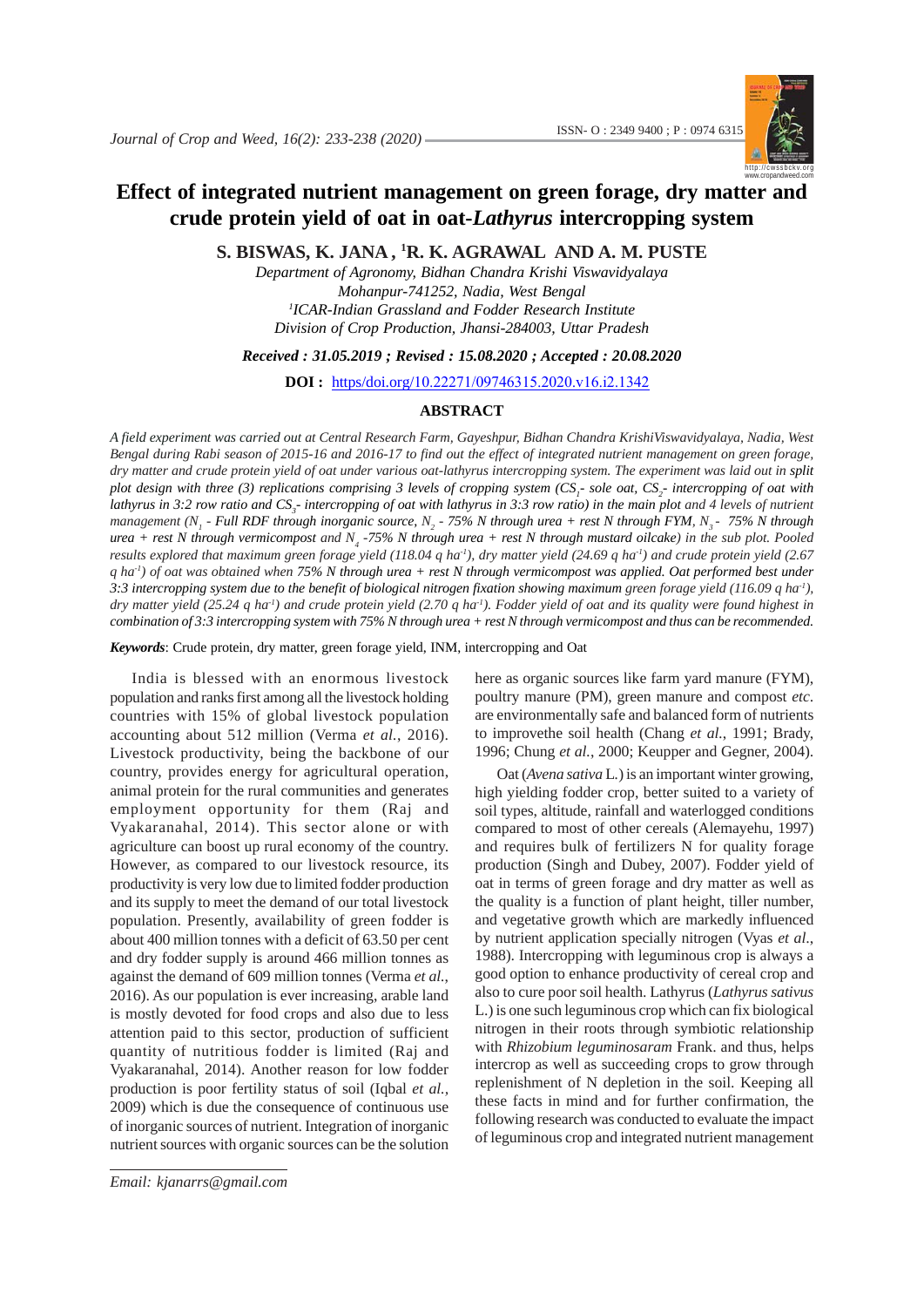on green forage, dry matter and quality of oat fodder under different oat based cropping system.

#### **MATERIALS AND METHODS**

The field experiment was laid out at Central Research Farm, Gayeshpur, Bidhan Chandra Krishi Viswavidyalaya, Nadia, West Bengal (23°N latitude, 89°E longitude and 9.75 m above mean sea level and medium land in topography) during last week of November of 2015-16 and 2016-17in a split plot design with three replications comprising 3 levels of cropping system  $(CS_1$ - Sole oat,  $CS_2$  - Intercropping of oat with lathyrus in 3:2 row ratio and  $CS_3$ - Intercropping of oat with lathyrus in 3:3 row ratio) in the main plot and 4 levels of nutrient management  $(N_1 - Full RDF)$  through inorganic source,  $N_2$  - 75% N through urea + rest N through FYM,  $N<sub>3</sub>$  - 75% N through urea + rest N through vermicompost and  $N_4$  -75% N through urea + rest N through mustard oilcake) in the sub plot. Recommended doses of fertilizers (RDF) were 80 kg N, 60 kg  $P_2O_5$  and  $40 \text{ kg K}<sub>2</sub>$ O ha<sup>-1</sup>. The recommended doses of phosphorus and potassium remained same in all four nutrient management options. The soil was sandy loam in texture, neutral in reaction (pH 6.75), low in available N (196.5 kg ha<sup>-1</sup>), high in available P  $(47.2 \text{ kg} \text{ ha}^{-1})$ , medium in available K  $(198.4 \text{ kg ha}^{-1})$  and organic carbon (0.51%).The variety used in the experiment was 'OS-6' for oat  $@$  100 kg ha<sup>-1</sup>, 70 kg ha<sup>-1</sup>, 57 kg ha<sup>-1</sup>for 3 main plot treatments, respectively and 'Ratan' (Bio L 212) for lathyrus @15kg ha<sup>-1</sup>and 20 kg ha<sup>-1</sup>in 3:2 and 3:3 intercropping systems, respectively. Plot size was  $4 \times 3$  m. Observations included green forage yield (GFY), dry matter yield (DMY) and crude protein yield (CPY) obtained by cutting oat at 60 days after sowing (DAS). The data collected from the field and also estimated after laboratory work were analysed through the analysis of variance method (Goulden, 1952 and Cochran and Cox, 1959) and treatment mean comparison was made according to least significant difference (LSD) at 5% level of significance.

#### **RESULTS AND DISCUSSION**

## *Effect of intercropping systems and INM on green forage yield (GFY) of oat*

Pooled results of the experiment revealed that at 60 DAS green forage yield differed significantly with cropping systems. Highest green forage yield (GFY)  $(116.09 \text{ q ha}^{-1})$  was obtained from intercropping system of oat and lathyrus at 3:3 row ratios  $(CS_3)$  followed by 3:2 intercropping system of oat and lathyrus  $(CS_2)$ andsole oat  $(CS_1)$  (Table 1). This might be due to advantages of biological nitrogen fixation by legume crop (lathyrus) on cereal crop (oat).In intercropping

system of oat and lathyrus at 3:3 row ratios  $(CS_3)$ , oat got additional benefit of more biological nitrogen fixation by lathyrus as compared to sole oat  $(CS<sub>1</sub>)$  where no biological nitrogen fixation occurred and 3:2 intercropping system  $(CS_2)$  where biological nitrogen fixation was comparatively less. The result was in agreement with the research outcomes of Tuna and Orak (2007) and Kokten and Tansi (1999).

On the other hand, at 60 DAS green forage yield also differed significantly with different levels of nutrient management. Highest green forage yield (118.04 q ha-1) was obtained from  $75\%$  N through urea + rest N through vermicompost  $(N_3)$  followed by 75% N through urea + rest N through mustard oilcake  $(N_4)$ , 75% N through urea + rest N through FYM  $(N_2)$  and full RDF through inorganic source  $(N_1)$  (Table 1). This might be because of integration of organic manure in the form of vermicompost with inorganic fertilizer which gave quick responses over other organic nutrient sources. Since vermicompost is an excellent base for establishment of beneficial free living and symbiotic microbes and improves nutrient availability specially nitrogen, green forage yield of oat was superior when vermicompost was applied in conjunction with inorganic fertilizers. Almost similar result was noticed by Godara et al. (2012) where they reported that instead of using organic or inorganic nutrient source alone, combined use of both specially using vermicompost better improved green forage yield of oat variety 'Kent'.

## *Effect of intercropping systems and INM on dry matter yield (DMY) of oat*

Experimental results (pooled of 2 years) showed that dry matter yield (DMY) at 60 DAS differed significantly with cropping systems. Highest dry matter yield (25.24 q ha-1) was obtained from intercropping system of oat and lathyrus at 3:3 row ratios  $(CS_3)$  followed by 3:2 intercropping system of oat and lathyrus  $(CS_2)$  and sole oat (CS<sub>1</sub>) (Table 1). More biological nitrogen fixation from more lathyrus plant population in 3: 3 intercropping system  $(CS_3)$  might be the reason behind this superior result as compared to 3:2 intercropping system  $(CS_2)$ where too biological nitrogen fixation occurred but at lower extent due to less plant population of lathyrus. Lowest dry matter yield was obtained from sole oat  $(CS<sub>1</sub>)$ as there was no advantage of biological nitrogen fixation due to absence of legume crop lathyrus. Rahetlah *et al.* (2010) also found similar type of result in oat-vetch intercropping system.

Different levels of nutrient management also significantly influenced dry matter yield of oat. Pooled results stated that highest dry matter yield (24.69 q ha-1) was recorded from 75% N through urea + rest N through

*J. Crop and Weed, 16(2)* 234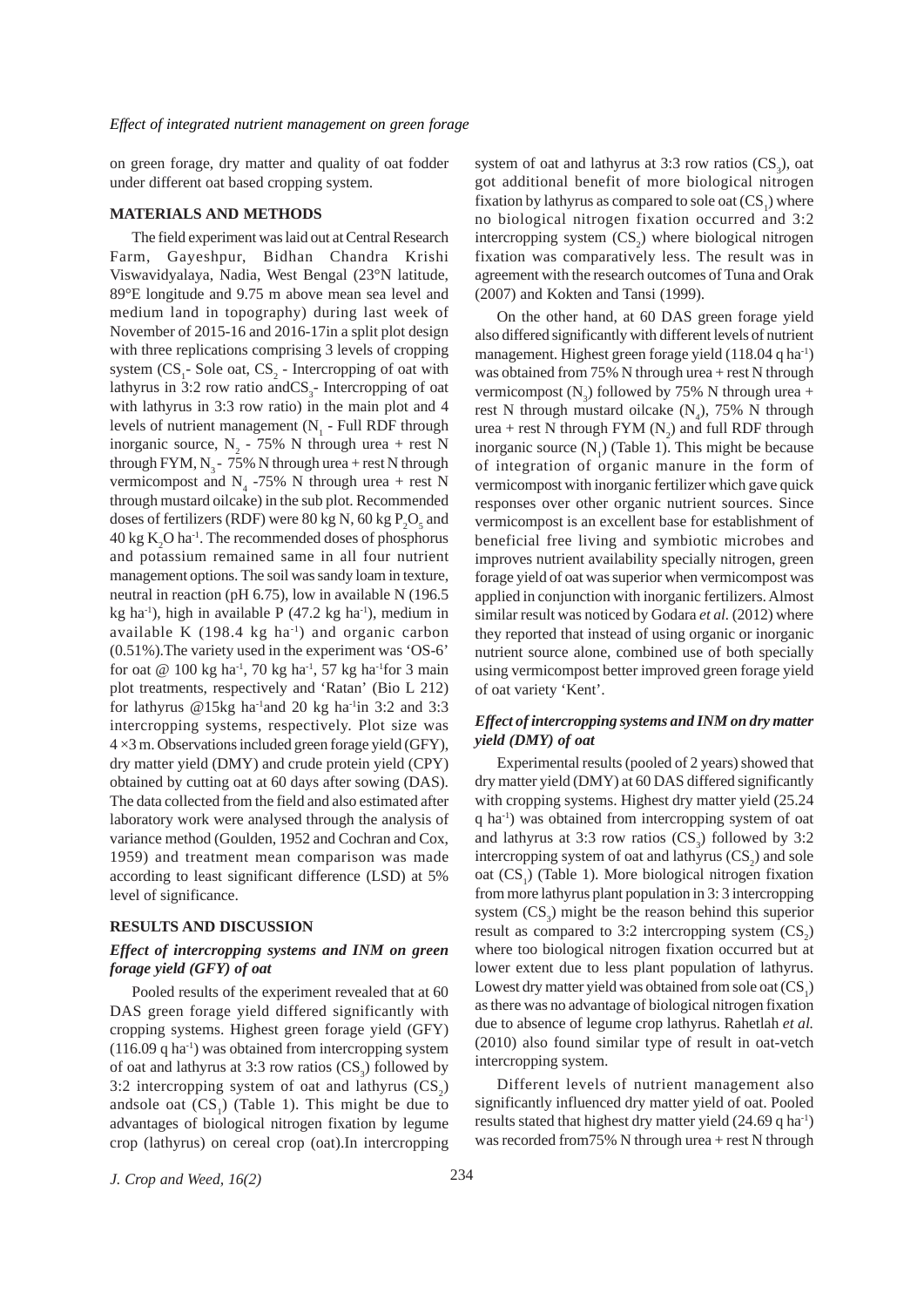| Table 1: Effect of oat-lathyrus intercropping systems and integrated nutrient management on green forage |  |
|----------------------------------------------------------------------------------------------------------|--|
| yield (GFY), dry matter yield (DMY) and crude protein yield (CPY) of oat (Pooled)                        |  |

| <b>Treatment</b>                    | Green forage yield<br>$(q \text{ ha}^{-1})$ | Dry matter yield<br>$(q \text{ ha}^{-1})$ | Crude protein yield<br>$(q \text{ ha}^{-1})$ |
|-------------------------------------|---------------------------------------------|-------------------------------------------|----------------------------------------------|
| Levels of cropping system (CS)      |                                             |                                           |                                              |
| CS                                  | 104.6                                       | 20.9                                      | 2.07                                         |
|                                     | 107.4                                       | 22.4                                      | 2.24                                         |
| $\frac{CS_2}{CS_3}$                 | 116.1                                       | 25.2                                      | 2.70                                         |
| $SEm (\pm)$                         | 0.22                                        | 0.3                                       | 0.02                                         |
| LSD(0.05)                           | 0.88                                        | 1.15                                      | 0.07                                         |
| Levels of nutrient management $(N)$ |                                             |                                           |                                              |
| N                                   | 102.8                                       | 21.5                                      | 2.08                                         |
| $\mathbf{N}_{2}$                    | 107.4                                       | 22.4                                      | 2.15                                         |
| $N_3$                               | 118.1                                       | 24.7                                      | 2.67                                         |
| $\rm N_4$                           | 109.2                                       | 22.8                                      | 2.45                                         |
| $SEm (\pm)$                         | 0.28                                        | 0.36                                      | 0.03                                         |
| LSD(0.05)                           | 0.85                                        | 1.09                                      | 0.10                                         |

**Table 2: Interaction effect of oat based intercropping systems and integrated nutrient management on dry matter yield (DMY) of oat (q ha-1) (Pooled)**

| <b>Cropping systems</b> |                  | <b>Mean</b>      |                  |                   |       |
|-------------------------|------------------|------------------|------------------|-------------------|-------|
|                         | $\mathbf{N}_{i}$ | $\mathbf{N}_{2}$ | $\mathbf{N}_{3}$ | $\mathbf{N}_{_4}$ |       |
| CS                      | 19.21            | 20.95            | 21.95            | 21.61             | 20.93 |
| CS <sub>2</sub>         | 21.28            | 22.24            | 23.36            | 22.55             | 22.36 |
| CS <sub>3</sub>         | 23.94            | 24.06            | 28.76            | 24.19             | 25.24 |
| <b>Mean</b>             | 21.48            | 22.42            | 24.69            | 22.78             |       |
|                         | $CS \times N$    | $N \times CS$    |                  |                   |       |
| $SEm (\pm)$             |                  | 0.64             |                  | 0.62              |       |
| LSD(0.05)               |                  | 1.89             |                  | 1.98              |       |

**Table 3: Interaction effect of oat based intercropping systems and integrated nutrient management on crude protein yield (CPY) of oat (q ha-1) (Pooled )**

| <b>Cropping systems</b> | Levels of nutrient management $(N)$ |                  |                  |                |      |
|-------------------------|-------------------------------------|------------------|------------------|----------------|------|
|                         | N,                                  | $\mathbf{N}_{2}$ | $\mathbf{N}_{3}$ | $\mathbf{N}_4$ |      |
| CS                      | 1.75                                | 1.89             | 2.35             | 2.29           | 2.07 |
| CS <sub>2</sub>         | 1.98                                | 2.09             | 2.69             | 2.21           | 2.24 |
| CS <sub>3</sub>         | 2.51                                | 2.48             | 2.97             | 2.85           | 2.70 |
| <b>Mean</b>             | 2.08                                | 2.15             | 2.67             | 2.45           |      |
|                         |                                     | $CS \times N$    |                  | $N \times CS$  |      |
| $SEm(\pm)$              |                                     | 0.06             |                  | 0.06           |      |
| LSD(0.05)               |                                     | 0.18             |                  | 0.17           |      |

vermicompost  $(N_3)$  followed by 75% N through urea + rest N through mustard oilcake  $(N_4)$ , 75% N through urea + rest N through FYM  $(N_2)$  and full RDF through inorganic source  $(N_1)$ . Dry matter yieldof oat under full RDF through inorganic source  $(N_1)$  was statistically at par with dry matter yield of oat under 75% N through

urea + rest N through  $FYM(N_2)$  whereas dry matter yield of oat under 75% N through urea + rest N through FYM  $(N_2)$  was statistically at par with dry matter yield of oat under 75% N through urea + rest N through mustard oilcake  $(N_4)$  (Table 1). Benefits of incorporation of organic sources of nitrogen especially vermicompost

*J. Crop and Weed, 16(2)* 235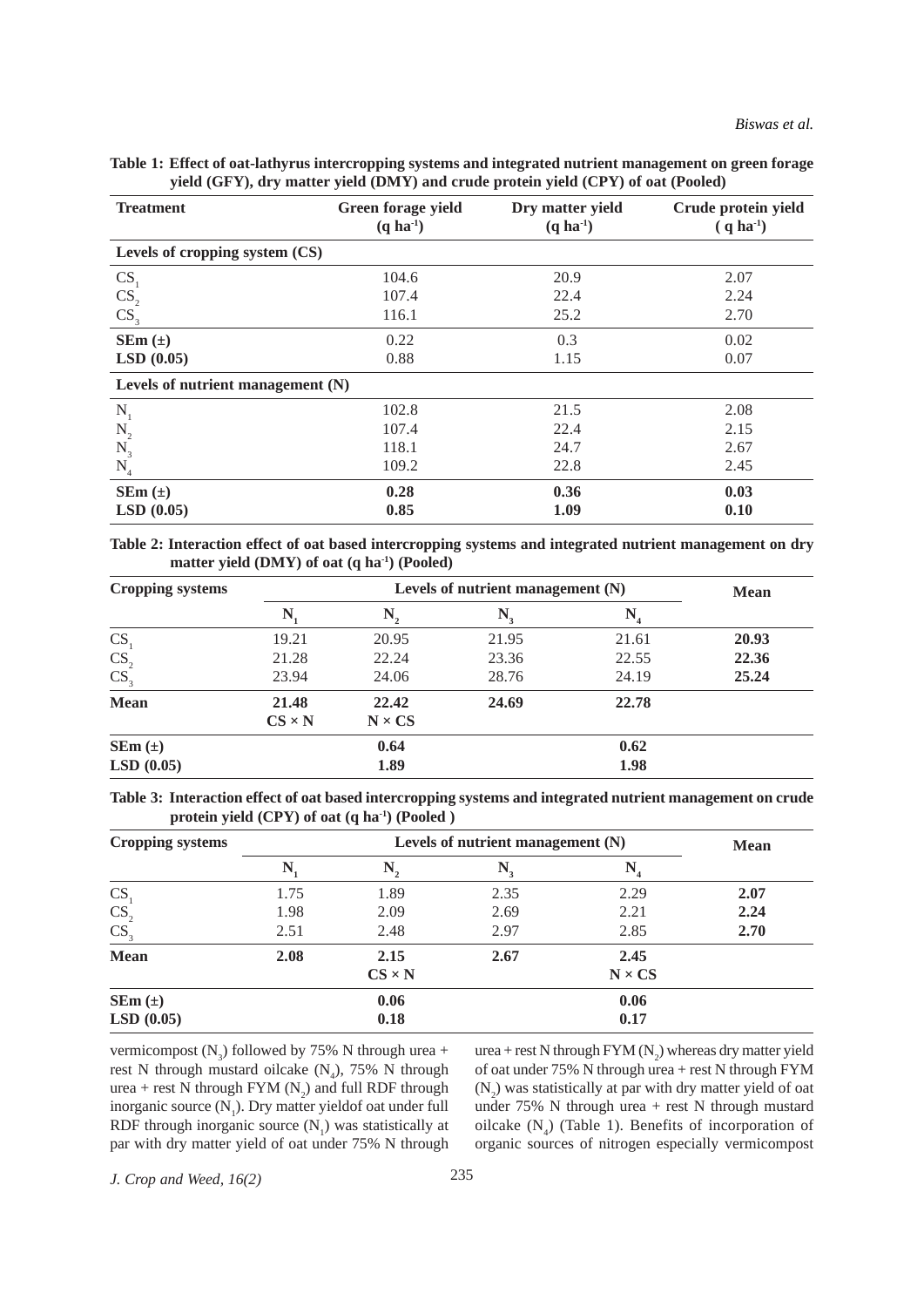#### *Effect of integrated nutrient management on green forage*

| <b>Cropping systems</b> |        | <b>Mean</b>   |        |               |        |
|-------------------------|--------|---------------|--------|---------------|--------|
|                         | N      | N,            | N,     | N             |        |
| <b>CS</b>               | 98.06  | 102.23        | 113.37 | 104.73        | 104.60 |
| CS <sub>2</sub>         | 101.47 | 104.07        | 117.07 | 106.90        | 107.37 |
| CS <sub>3</sub>         | 108.84 | 115.77        | 123.87 | 116.10        | 116.14 |
| <b>Mean</b>             | 102.79 | 107.36        | 118.10 | 109.24        |        |
|                         |        | $CS \times N$ |        | $N \times CS$ |        |
| $SEm (\pm)$             |        | 0.44          |        | 0.48          |        |
| LSD(0.05)               |        | 1.58          |        | 1.54          |        |

**Table 4: Interaction effect of oat based intercropping systems and integrated nutrient management on green forage yield (GFY) of oat (q ha-1) (Pooled)**

with inorganic sources in oat was confirmed by Jayanthi *et al.* (2002). Devi *et al.* (2011) also observed the beneficial effect of integrating vermicompost in nutrient management option on dry matter of wheat. Kumar and Shivadhar (2006) from Jhansi got almost similar type of result in single cut oat under irrigated condition where they found that  $50\%$  RDF +  $5t$  ha<sup>-1</sup> vermicompost was statistically at par with 100% RDF in terms of dry matter yield and use of 50% RDF + 5t ha<sup>-1</sup> vermicompost + 5t ha-1FYM gave superior result over full inorganic nutrient sources.

## *Effect of intercropping systems and INM on crude protein yield (CPY) of oat*

At 60 DAS crude protein yield (CPY) differed significantly with cropping systems. Highest crude protein yield  $(2.70q \text{ ha}^{-1})$  was observed in intercropping system of oat and lathyrus at 3:3 row ratios  $(CS_3)$ followed by 3:2 intercropping system of oat and lathyrus  $(CS_2)$  and sole oat  $(CS_1)$  (Table 1). CPY of oat was lowest in sole oat cropping system  $(CS<sub>1</sub>)$  due to absence of legume crop lathyrus to undergo biological nitrogen fixation. Haq *et al.* (2018) similarly reported that crude protein yield was influenced positively by various cereallegume intercropping system due to effect of biological nitrogen fixation.

Among different levels of nutrient management, crude protein yield also differed significantly. Pooled results showed that highest crude protein yield (2.67 q ha<sup>-1</sup>) was obtainedfrom75% N through urea + rest N through vermicompost  $(N_3)$  followed by 75% N through urea + rest N through mustard oilcake  $(N_4)$ , 75% N through urea + rest N through FYM  $(N_2)$  and full RDF through inorganic source  $(N_1)$  (Table 1). Crude protein yield of oat under full RDF through inorganic source  $(N_1)$  was statistically at par with crude protein yield of oat under 75% N through urea + rest N through FYM  $(N_2)$ . Though Crude protein percentage is always higher in general when full inorganic nutrition is done, in this experiment crude protein yield was found highest when

vermicompost was applied with inorganic fertilizers and it might be because of the fact that dry matter yield of oat was improved significantly due to beneficial effect of vermicompost. The results were in conformity with research findings of Khan *et al.* (2013) in oat crop.

## *Interaction effect on dry matter yield of oat*

Interaction between cropping systems and different levels of nutrient management had significant influence on dry matter yield of oat at 60 DAS. It was found that when  $75\%$  N through urea + rest N through vermicompost  $(N_3)$  was applied in the intercropping system of oat and lathyrus at 3:3 row ratios  $(CS_3)$ , maximum dry matter yield (28.76q ha<sup>-1</sup>) was recorded (Table 2). It might be due to beneficial influence of vermicompost on supplying adequate nutrients to the crop throughout the growth period (Arya and Niranjan, 1994; Dass*et al*., 2008) and also its role in improving soil biological activity and thus enhancing the biological nitrogen fixation (BNF) capacity of legume crop lathyrus. Besides, greater sown proportion of lathyrus in that system fixed more quantity nitrogen biologically. On the other hand, use of full RDF through inorganic source  $(N_1)$  in sole oat  $(CS_1)$  exhibited lowest dry matter yield  $(19.21 \text{ q ha}^{-1})$  among all the combinations due to not getting any benefit of vermicompost and biological nitrogen fixation. Similar result was also reported by Singh *et al.* (2014) in sorghum-phillipesara intercropping system.

### *Interaction effect on crude protein yield of oat*

Interaction effect between cropping systems and different levels of nutrient management on crude protein yield of oat at 60 DAS was found statistically significant. Table 3 revealed that intercropping system of oat and lathyrus at 3:3 row ratios  $(CS_3)$  when applied with 75% N through urea + rest N through vermicompost  $(N_3)$ recorded highest crude protein yield (2.97 q ha<sup>-1</sup>). Since crude protein yield was the function of dry matter and crude protein content, increased crude protein yield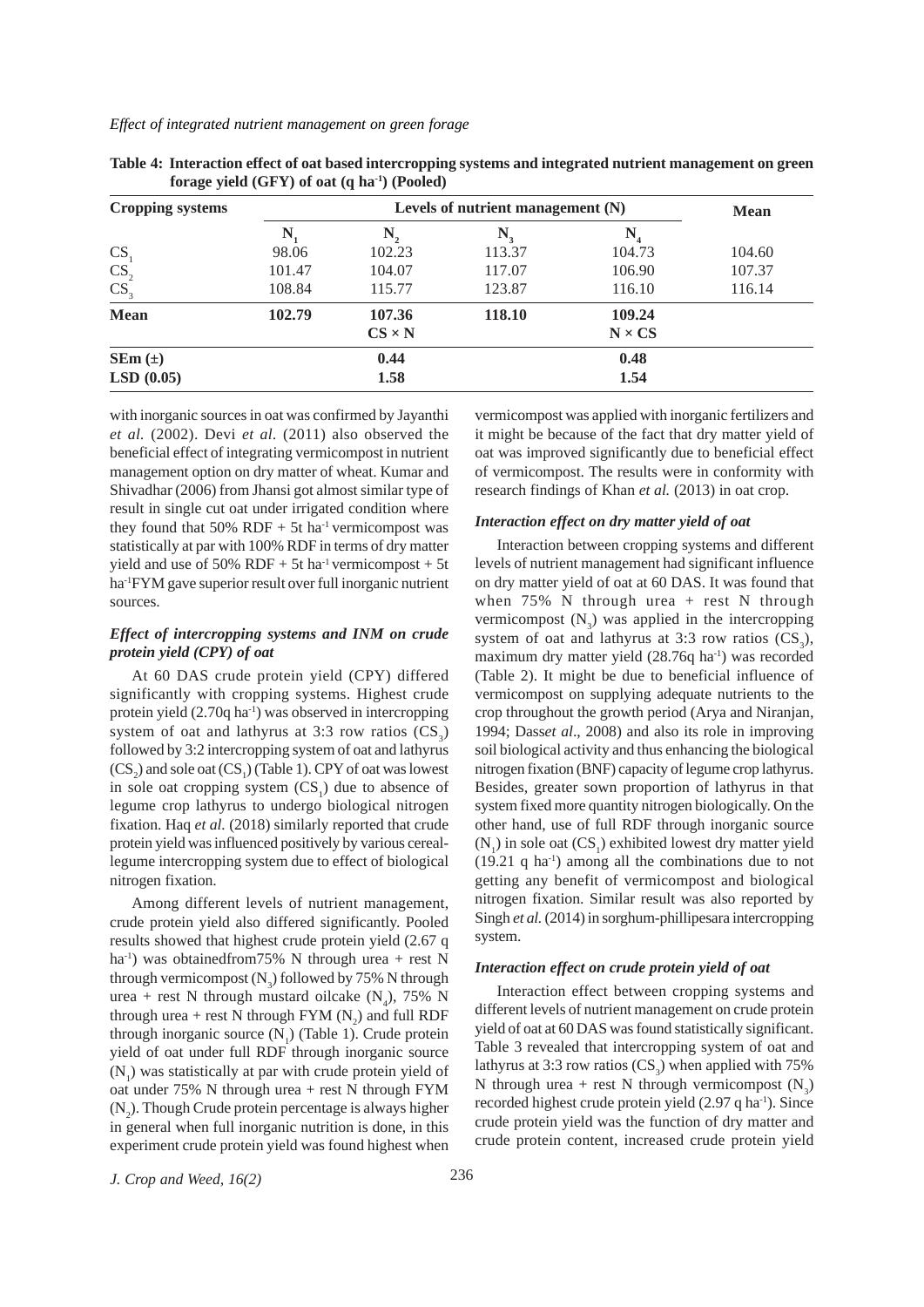might be due to biological nitrogen fixation capacity of more lathyrus population and also release of nitrogen from integrated source of nutrients specially using vermicompost which helped in better uptake of nitrogen from soil resulting in its deposition in plant as crude protein. This result was closely in agreement with findings of Gill *et al.* (1988) and Pereira *et al.* (1989). Among different combinations, sole oat  $(CS<sub>1</sub>)$  under the use of full RDF through inorganic source  $(N_1)$  was the weakest in recording crude protein yield of oat  $(1.75$  q ha<sup>-1</sup>).

## *Interaction effect on green forage yield of oat*

Pooled results of two years as represented in the table 4 depicted significant effect of interaction between cropping systems and different levels of nutrient management on green forage yield of oat obtained through cutting at 60 DAS. Application of 75% N through urea + rest N through vermicompost  $(N_3)$  in intercropping system of oat and lathyrus at 3:3 row ratios  $(CS_3)$  ensured highest green forage yield of oat (123.87) q ha-1). Combined application of inorganic and organic sources of nitrogen specially use of vermicompost in INM option positively influenced the crop nutrient uptake which reflected in attaining green biomass of oat. Further, biological nitrogen fixation through leguminous inter crop lathyrus particularly in  $CS<sub>3</sub>$  helped oat to flourish and attain vigorous growth. Amin (2011) reported influence of nitrogen from various sources on yield and quality of forage maize. Sole oat  $(CS<sub>1</sub>)$ , on the other hand, under application of full RDF through inorganic source  $(N_1)$  exhibited lowest green forage yield  $(98.06 \text{ q ha}^{-1})$  at 60 DAS.

Oat as fodder crop during *rabi* season in new alluvial zone of West Bengal even in India is gaining importance day by day due to its high green forage potential. Since green forage is one of the most appreciated livestock feed and its quality is a very vital factor for attaining high livestock productivity, nutritious green forage production of oat is the focus of the time. From this experiment based on the pooled results of two years it may be concluded that 75% inorganic N and 25% N from organic source *i.e.*vermicompost can be recommended for application under 3:3 intercropping system of oat-lathyrus with the benefit of biological nitrogen fixation in order to achieve maximum green forage yield, dry matter yield of oat along with its nutritive value in terms of crude protein yield.

#### **REFERENCES**

- Alemayehu, M. 1997. Conservation waste forage development for Ethiopia. Institute for Sustainable Development. Addis Ababa Ethiopia, pp. 57-60.
- *J. Crop and Weed, 16(2)* 237
- Amin, M.E.H. 2011. Effect of different nitrogen sources on growth, yield and quality of fodder maize (*Zea mays* L.). *J. Saudi Soc. Agril. Sci.*, **10**:17-23.
- Arya, R.L. and Niranjan, K.P. 1994. Effect of organic and inorganic sources of nitrogen in intercropping systems. *Indian J. Dryland Agril Res. Dev.*, **9**: 17-22.
- Brady, N.C. 1996. *Nature and Properties of Soil*, 10<sup>th</sup> Ed. Printice Hall India Pvt. Ltd., New Delhi, pp. 291.
- Chang, C., Sommerfeldt, T.G. and Entz, T.1991. Soil Chemistry after eleven annual application of cattle feed lot manure. *J. Environ. Quality,* **20**: 475-480.
- Chung, R., Wang, C. H., Wang, Y., Wang, R.S., Wang, C.W. and Wang, Y.T. 2000. Influence of organic matterand inorganic fertilizer on the growthand nitrogen accumulation of cornplants. *Taiwan J. Plant Nutr.*, **23**(3):297-311.
- Cochran, W.G. and Cox, G. M. 1959. Experimental Designs. Asia Publishing House, Bombay.
- Dass, A., Lenka, N. K., Sudhishri, S. and Patnaik, U.S. 2008. Integrated nutrient management for production, economics and soil improvement in winter vegetables. *Int. J. Veg. Sci.,***14**:104-120.
- Devi, K.N., Singh, M.S., Singh, N.G. and Athokpam, H.S. 2011.Effect of integrated nutrient management on growth and yield of wheat (*Triticum aestivum* L.). *J. Crop and Weed*, **7(2)**:23-27.
- Gill, A.S., Abichandani, C.T., Maurya, P. K. and Mannikan, N.D. 1988. Nitrogen fertilization in fodder sorghum. *Indian J. Agril. Res.*, **22**:171.
- Godara, A.S., Gupta, U.S. and Singh, R., 2012. Effect of integrated nutrient management on herbage, dry fodder yield and quality of oat (*Avena sativa* L.). *Forage Res.*, **38**(1): 59-61.
- Goulden, C.H. 1952. Methods of Statistical Analysis. John Wiley and sons Inc., New York.
- Haq, S.A., Korieng, J. Shiekh, T.A., Bahar, F.A., Dar, K.A., Raja, W., Wani, R.A. and Khuroo, N.S. 2018. Yield and quality of winter cereal-legume fodder mixtures and their pure stand under temperate conditions of Kashmir valley, India. *International J. Curr. Microbiol. Appl. Sci.,***7**(2): 3626-3631.
- Iqbal, M.F., Sufyan, M.A., Aziz, M.M., Zahid, I.A., Qamir-ul-Ghani and Aslam, S. 2009.Efficacy of nitrogen on green fodder yield and quality of oat (*Avena sativa* L*.*). *J. Animal Plant Sci.*,**19**(2): 82-84.
- Jayanthi, C., Malarvizhi, P., Fazullah Khan, A.K. and Chinnusamy, C. 2002. Integrated nutrient management in forage oat (*Avena sativa*). *Indian J. Agron.,* **47**:130-133.